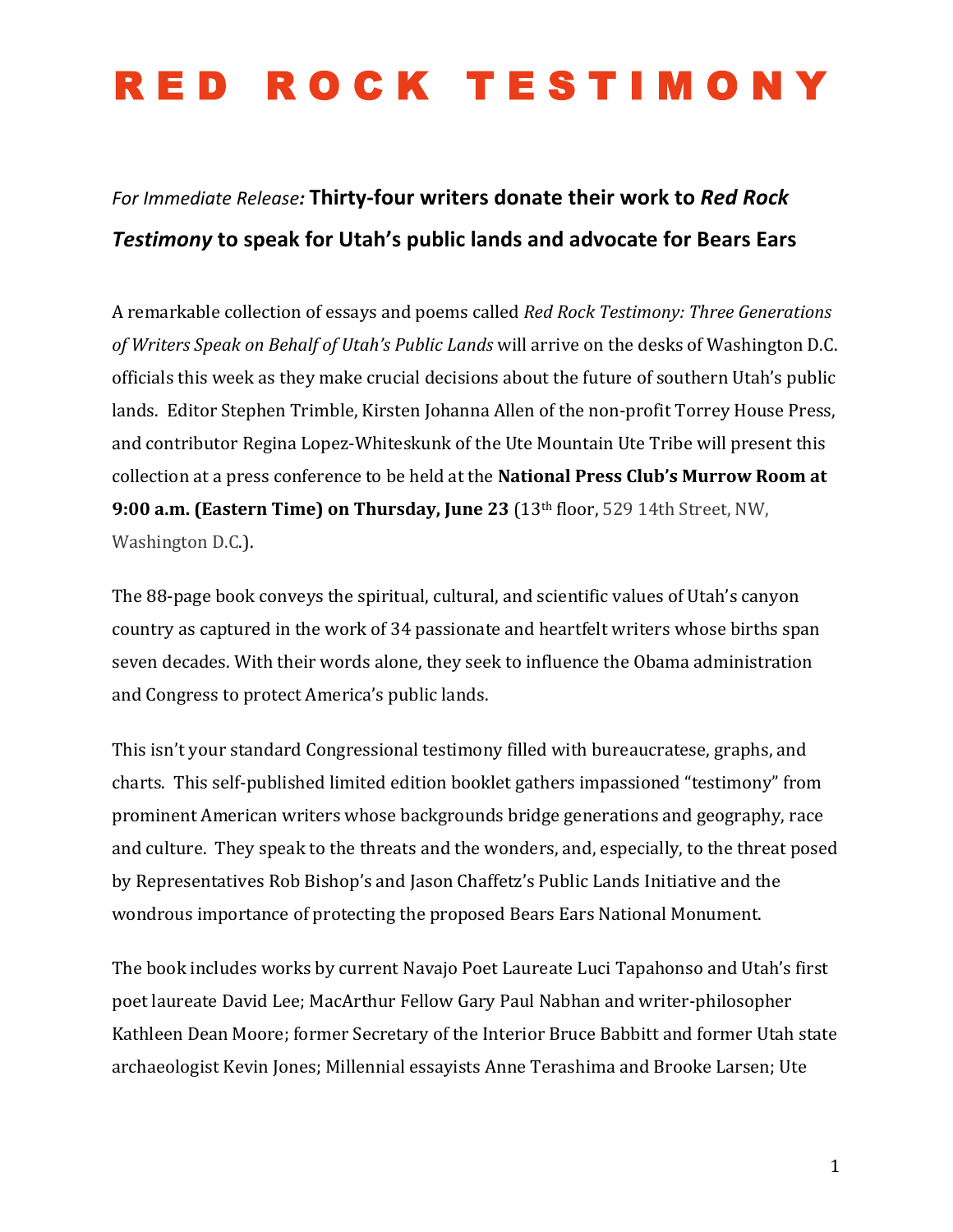Mountain Ute tribal councilwoman Regina Lopez-Whiteskunk; former members of Congress Mark Udall and Karen Shepherd; bestselling essayists David Gessner and Lauret Savoy; recent Utah Bureau of Land Management Director Juan Palma; and award-winning writer-scholars who teach at universities from North Carolina to Arizona.

These writers explore the fierce beauty and the dangers to ecological and archaeological integrity that define the issues in this politically embattled corner of our country. The writers and designer of *Red Rock Testimony* donated their work for this chapbook, with printing funded by individual contributions from Utah citizens. Just 1500 copies were printed. Stephen Trimble, an award-winning writer from Salt Lake City, edited the book. Kirsten Johanna Allen, publisher and editorial director at the non-profit Torrey House Press, co-coordinated production and eventually will expand this self-published chapbook into a trade edition. All royalties from that future for-sale edition will go to the Utah Wilderness Coalition.

The book forms the keystone for www.redrockstories.org, a website that will include these pieces as well as a wide variety of stories, photographs, art, video, and audio from all citizens who wish to share their celebrations of redrock country.

From high mesas to deep canyons, the redrock canyon country has sustained and inspired people for centuries. And yet special interests demand that these irreplaceable natural treasures be industrialized and privatized for the short-term benefit of too few. This beautiful art-as-advocacy book engages imagination and empathy in poetry and prose to show a newer, older way to love one of America's last wild places.

#### **Contacts:**

Stephen Trimble, 801-819-2448, steve@stephentrimble.net Kirsten Johanna Allen, 801-209-1657, kirsten@torreyhouse.com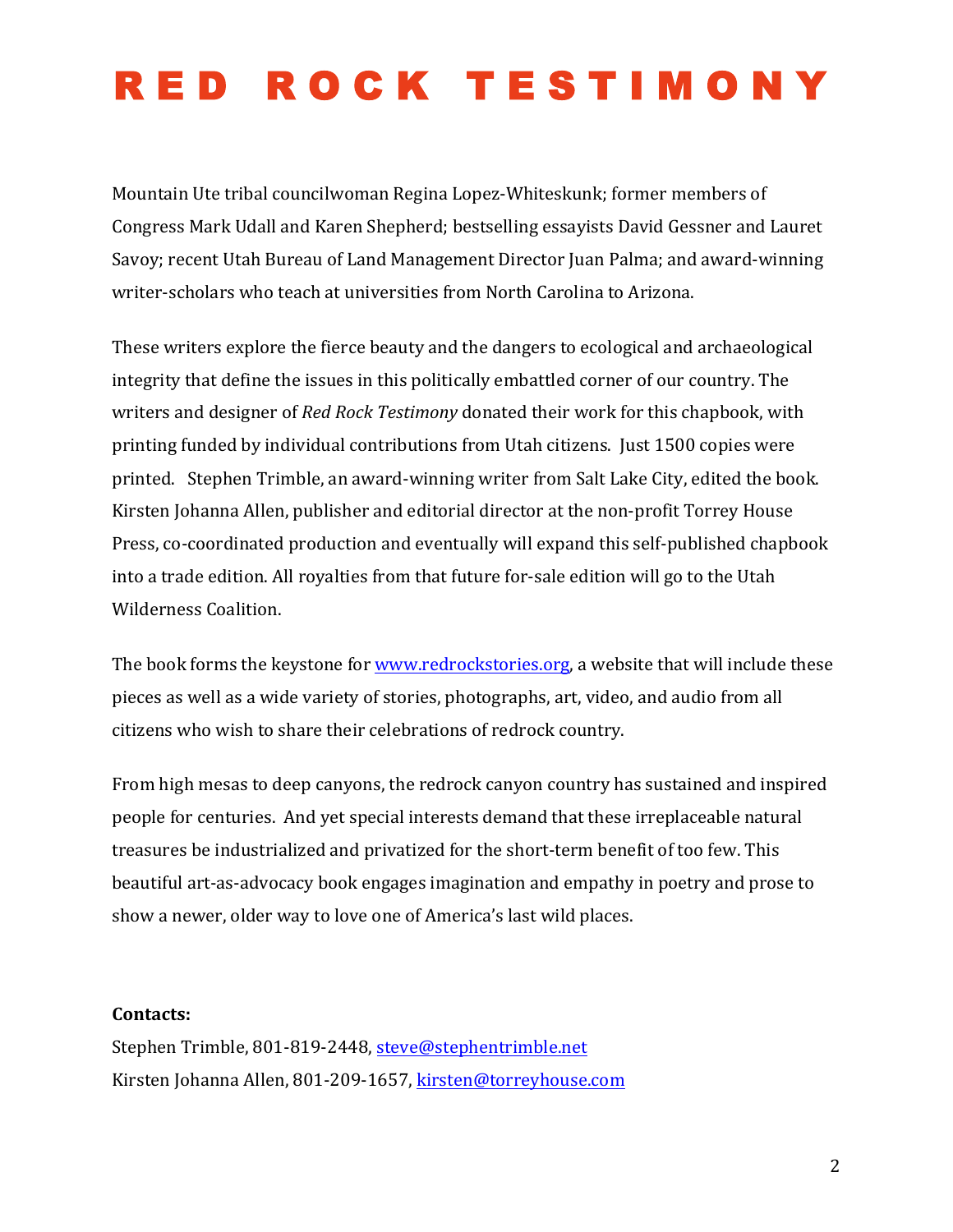**Background:** Red Rock Testimony: Three Generations of Writers Speak on Behalf of Utah's *Public Lands* grew from the writing community in Salt Lake City, whose members began meeting in December 2015, concerned about a confluence of threats and opportunities affecting western wildlands. The greatest opportunity arrived with the proposal in October 2015 by five southwestern Native nations to establish a Bears Ears National Monument in southern Utah. The threats accelerated in January 2016 with the Bundys' takeover of Oregon's Malheur National Wildlife Refuge and the release of Reps. Rob Bishop's and Jason Chaffetz's Public Land Initiative—draft legislation intended to address the big issues on BLM land in most of eastern Utah that is both woefully inadequate as conservation and dangerously precedent-setting in its promotion of fossil fuels. Meanwhile, The Utah state legislature continues to insist that "we the people" turn over nearly all of Utah's federal lands for ownership and development by the state.

How can writers participate in these conversations and affect these decisions? The concerned citizen-writers meeting in Utah this winter had a powerful model. In 1995, a similar group of writers created a limited edition chapbook called *Testimony: Writers of the West Speak on Behalf of Utah Wilderness.* Co-compiled by Utah writers Stephen Trimble and Terry Tempest Williams, the book gathered short pieces from twenty writers to counter an anti-wilderness bill being considered by Congress. When Senators Bill Bradley (NJ) and Russ Feingold (WI) successfully led the filibuster to defeat the bill, they read essays from *Testimony* on the floor of the Senate. When President Bill Clinton proclaimed Grand Staircase-Escalante National Monument in 1996, he told Terry Tempest Williams that *Testimony* influenced his decision.

With a bow toward the original *Testimony*, today's writers concerned about threats to southern Utah's public lands called this new book, *Red Rock Testimony*. They have extended the reach of a conventional print book by creating an interactive multimedia website, www.redrockstories.org, to gather work from everyone concerned about the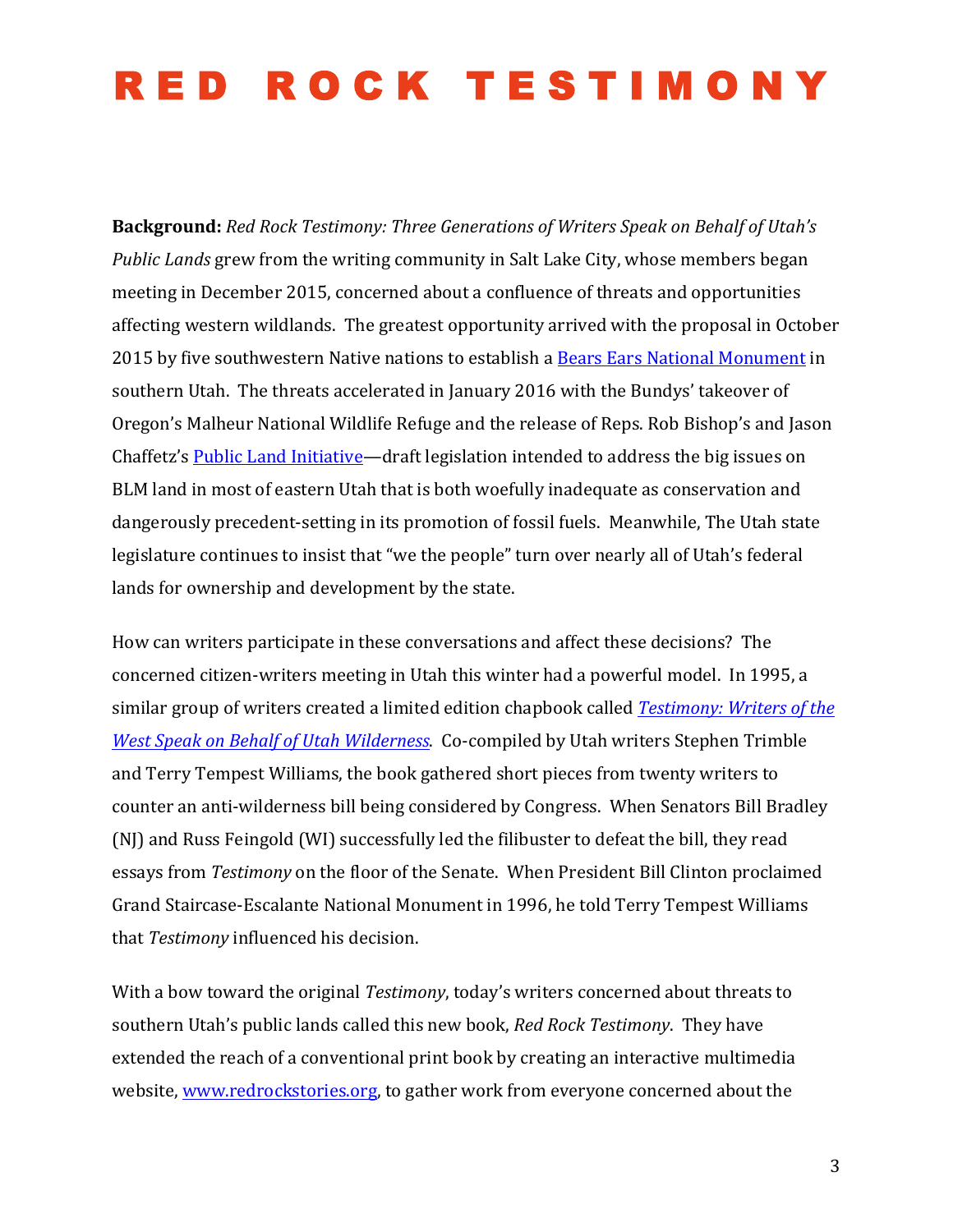future of southern Utah's redrock wildlands.

This community of writers acted quickly to respond to these recent fast-changing events. Utah writer/photographer Stephen Trimble, who has published more than 20 books and co-compiled the original *Testimony*, volunteered to edit *Red Rock Testimony*. Kirsten Johanna Allen, publisher & editorial director at the non-profit Torrey House Press, worked with Trimble to coordinate the chapbook; Torrey House Press will publish a trade edition later this year. Timothy Ross Lee, Salt Lake City, donated his skills to design the book.

In early April, Trimble and Allen invited nearly 60 writers to submit pieces. Within weeks, they received more submissions than they could fit into 88 pages. The final *Red Rock* Testimony includes writing from 34 authors, nearly all original pieces written for this book. These redrock writers have created a community chorus, a montage of heartfelt words that includes Native and Hispanic voices, warnings from elders and challenges from millennials, personal emotional journeys, and lyrical nature writing. These pieces address historical context, natural history and archaeology, energy threats, faith, and politics. Together, they offer a remarkable case for restraint and respect in the incomparable redrock landscape of southern Utah.

#### **Quotes from Red Rock Testimony:**

The eyes of young people are closely watching. The spirits of future generations are pleading. The deep time of the red rock inspires hope. It's not revolutionary to say my generation needs wilderness more than ever. *–Brooke Larsen*

If you know Cedar Mesa, you feel the many curvy canyons cutting down each side, red rock canyons so wild and exquisite, and so rich with the work of the Old People, that they leave you with no adequate words. *-Charles Wilkinson* 

Here freedom becomes more than a jingoistic word used to wage war and sell trucks. *–David Gessner*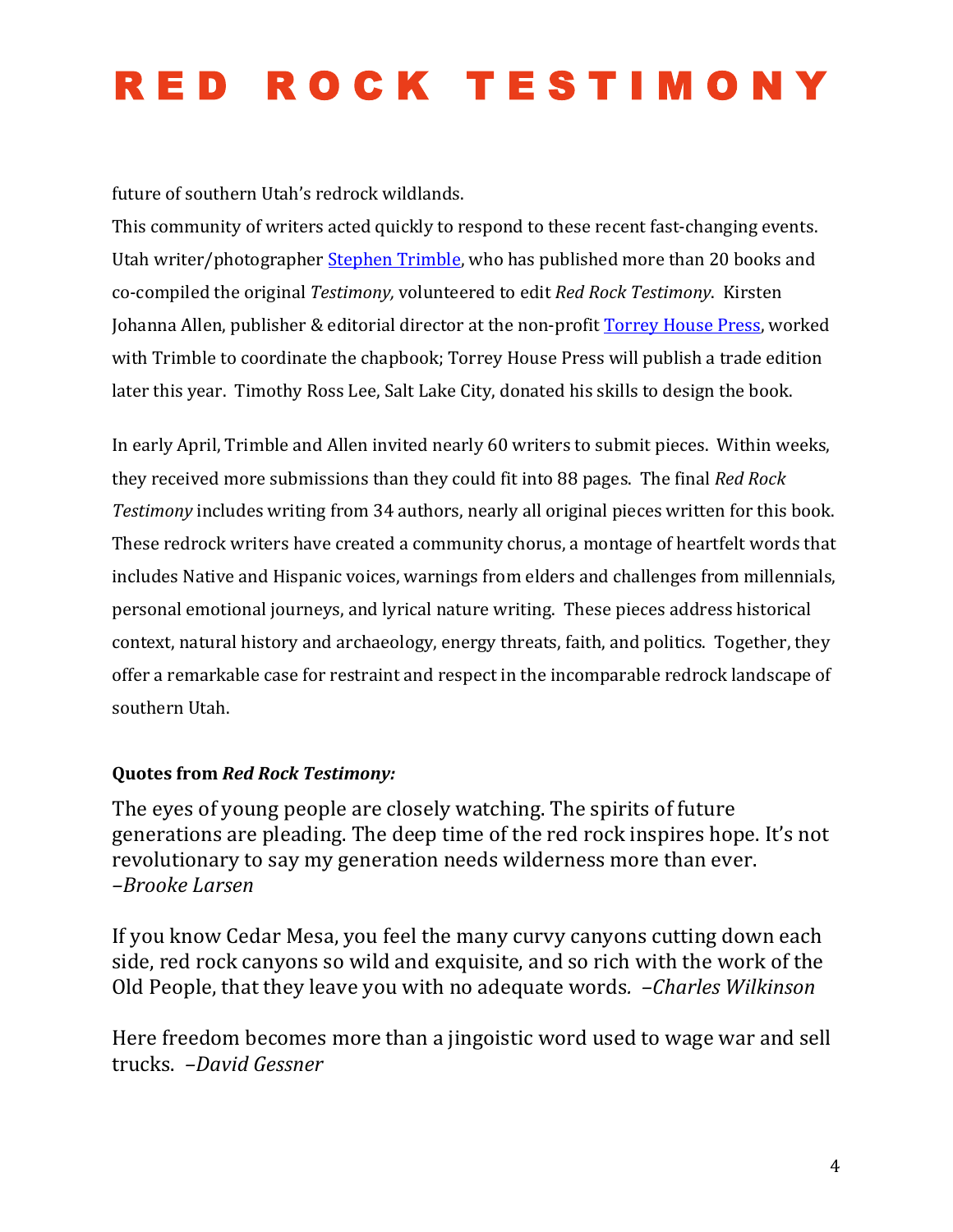Ancient sites, artifacts, petroglyphs and pictographs are memory traces of ancestral pasts that are part of the land itself. *-Lauret Savoy* 

This is personal healing like nothing else can be. It is also healing for the land and its precious resources. This is why healing forms the inner core of our Bears Ears movement. -Regina Lopez-Whiteskunk

Inclusion of Native peoples representing the source of local indigenous knowledge will be the keystone of a collaboratively managed Bears Ears National Monument. *-Jim Enote* 

Bears Ears will always be a significant healing space for young Navajos like me, who live in the concrete jungle that is New York City. *-Alastair Bitsoi* 

It is important that young Latinos come and partake of this wild country not only to connect with their heritage but to commune with nature. *-Juan Palma* 

Our beliefs might differ, but our values harmonize on this essential point: wilderness teaches us humility, wonder, respect, and gratitude for the Creator. *–George Handley*

And the Voice said, "Moses did not go to an oil well derrick to receive the Law and the Tablets, and Jesus did not go to a fracking site to give The Sermon, and Buddha most certainly did not sit under a pumpjack to experience the vision that changed the world forever. Sacred Place is required to receive Sacred Epiphany, and without that epiphany, wisdom cannot be achieved." *–David Lee* 

Whatever is left of the world when the extractive industries get done with it, that's the world our children will live in. *-Kathleen Dean Moore* 

What will be our legacy for those who have no voice to shape their own destinies—what chance of gladness, what landscapes of enduring, bedrock value? *–Kathleen Dean Moore*